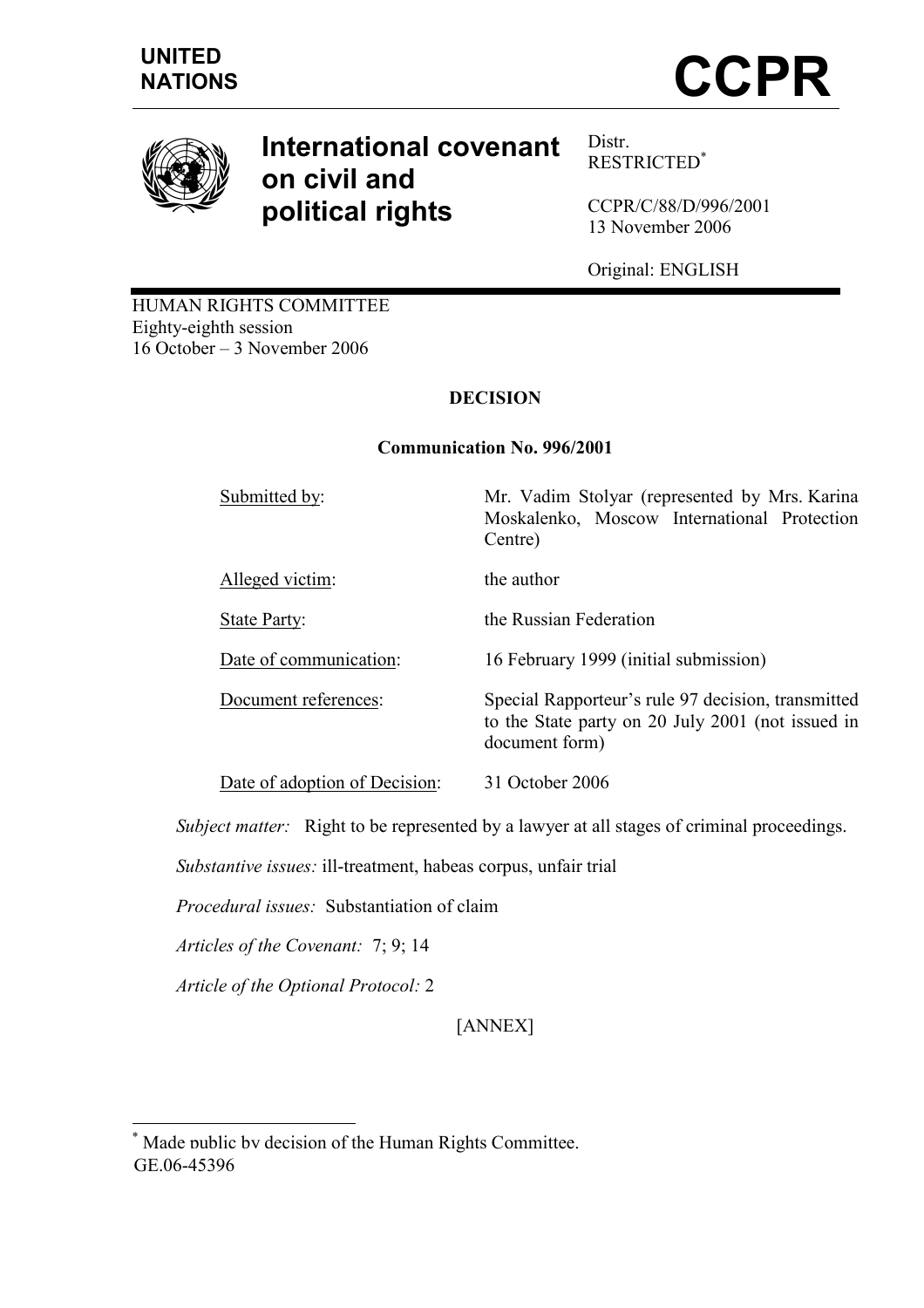## ANNEX

#### DECISION OF THE HUMAN RIGHTS COMMITTEE UNDER THE OPTIONAL PROTOCOL TO THE INTERNATIONAL COVENANT ON CIVIL AND POLITICAL RIGHTS

Eighty-eighth session

#### concerning

#### Communication No. 996/2001\*

| Submitted by:          | Mr. Vadim Stolyar (represented by Karina<br>Moskalenko, Moscow International Protection<br>Centre) |
|------------------------|----------------------------------------------------------------------------------------------------|
| Alleged victim:        | the author                                                                                         |
| State Party:           | the Russian Federation                                                                             |
| Date of communication: | 16 February 1999 (initial submission)                                                              |

 The Human Rights Committee, established under article 28 of the International Covenant on Civil and Political Rights,

Meeting on 31 October 2006,

Adopts the following:

#### DECISION ON ADMISSIBILITY

1. The author of the communication is Mr. Vadim Stolyar, a Russian national of Ukrainian origin, born in 1977. He claims to be victim of violation by the Russian Federation of his rights under articles 7; 9; and 14, paragraphs 1 and 3, (d), (e), and (g), of the Covenant<sup>1</sup>. He is represented by counsel, Mrs. Karina Moskalenko, Moscow International Protection Centre.

 $\overline{a}$ \* The following members of the Committee participated in the examination of the present communication: Mr. Abdelfattah Amor, Mr. Nisuke Ando, Mr. Prafullachandra Natwarlal Bhagwati, Mr. Alfredo Castillero Hoyos, Ms. Christine Chanet, Mr. Edwin Johnson, Mr. Walter Kälin, Mr. Ahmed Tawfik Khalil, Mr. Rajsoomer Lallah, Ms. Elisabeth Palm, Mr. Rafael Rivas Posada, Sir Nigel Rodley, Mr. Ivan Shearer, Mr. Hipólito Solari-Yrigoyen and Mr. Roman Wieruszewski.

<sup>&</sup>lt;sup>1</sup> The Optional Protocol entered into force for the State party on 1 January 1992.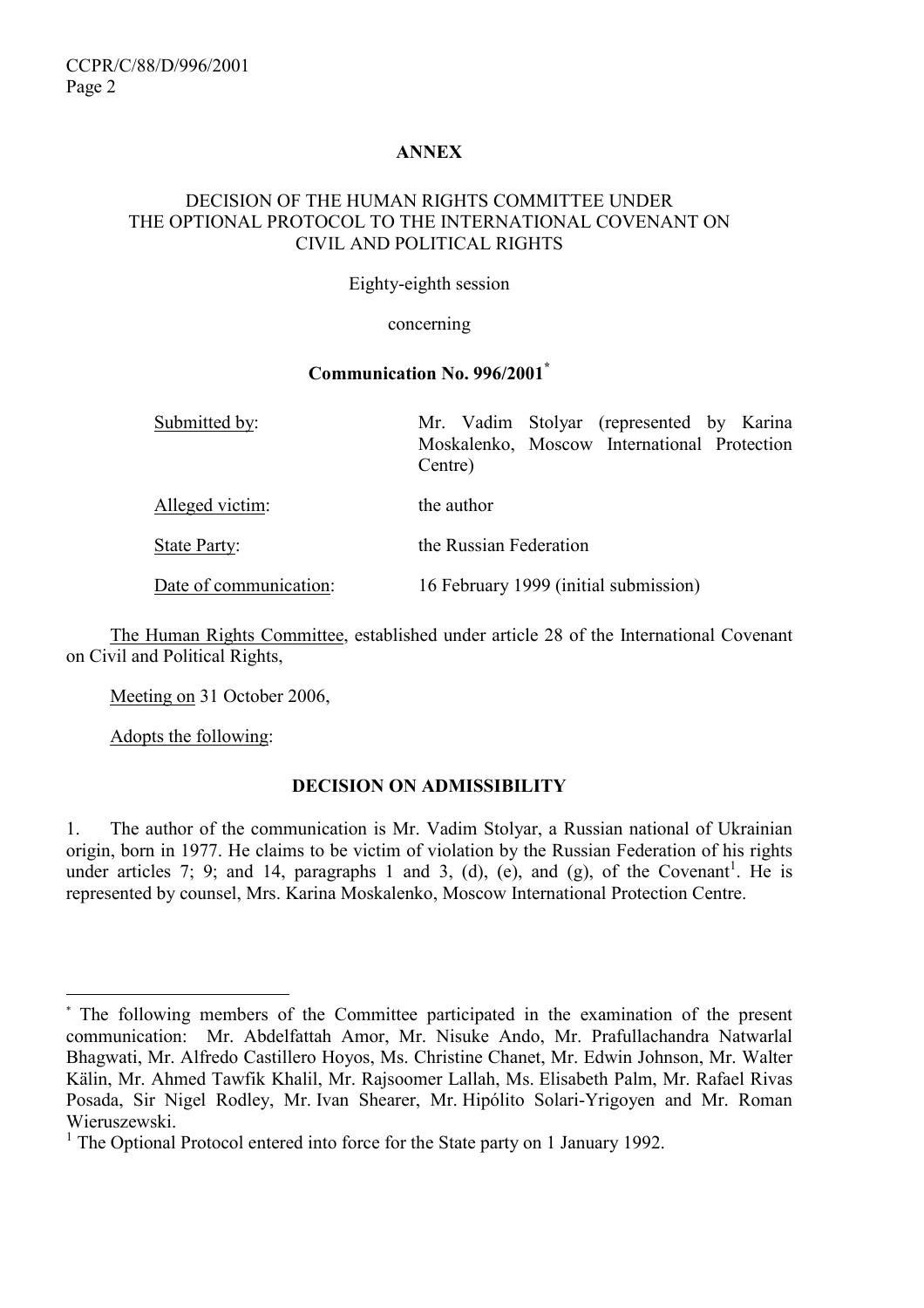#### Facts as submitted by the author

2.1 During the night of 11 February 1995, the author walked with a friend, R., near a warehouse in a remote area in Mityshchy city (Russia). They met two pedestrians (Mr. and Mrs. B., both retired) and asked them for cigarettes. Mr. B. drew a knife from his bag, injured R. in the spleen area, and ripped the back of the author's jacket. R. then left the scene. In order to protect himself, the author hit Mr. B.'s hand with a metal bar he had found in the snow. The latter fell to the ground, and his wife helped him to get up and to leave the scene. The author then went home; R. was already there and his companion and the author's wife were treating his injury.

2.2 On 12 February, Mrs. B. reported the attack to the police. She explained that she had lost consciousness after being hit with a metal bar, and when she recovered, her husband was no longer near her. The author contends that Mr. B. was found early that morning next to a dormitory located near the crime scene. He was brought to a hospital where he died at around 9 a.m., allegedly, because of improper medical care.

2.3 During the night of 13 to 14 February 1995, at around 1 a.m., five civilian policemen came to the author's apartment. His spouse opened the door and they entered, woke up the author, handcuffed him and brought him to a police station, without informing him of the reasons for arrest. They charged him with an administrative offence, for resisting his arrest. On 14 February 1995, the author was brought to the Mytishchinsk City Court, which ordered seven days of administrative arrest. The author claims that he never resisted the policemen during the arrest.

2.4 During his administrative detention, the author was interrogated as a witness in relation to the murder of Mr. B., and allegedly was severely beaten on two occasions by the investigators, who applied pressure on him in order to force him to confess guilt. During this time, he also participated in a reconstitution of the crime at the crime scene. On 17 February, allegedly without reason, he was handcuffed to a radiator in a corridor of the police station. He claims that even after he confessed guilt, his procedural status was not changed until 20 February 1995.

2.5 On 6 March 1995, his wife appealed to the Mityshchinsk City Prosecutor, claiming that her husband's arrest was unlawful. On 5 April 1995, the Prosecutor's Office replied that the arrest had been lawful, as her husband was suspected of having committed a murder. On an unspecified date, the author's lawyer filed a protest motion with the Mytishchinsk District Prosecutor's Office, and this Office forwarded a protest motion to the President of the Mytishchinsk City Court. The author contends that the fact that the Prosecutor transmitted the protest motion shows that his administrative arrest was unlawful<sup>2</sup>.

2.6 On 31 October 1996, the Mystishchinsk City Court sentenced the author to 10 years' imprisonment. He was found guilty of murder, robbery and hooliganism, under articles 108 (2), 206 (2), 146-2 (a), of the Criminal Code. On 17 December 1996, the Criminal Collegium of the

 $\overline{a}$  $2$  The author does not give any information on the outcome of this appeal. From the subsequent State party's submission, however, it transpires that on 24 April 1995, the Mityshchinsk City Court has ruled not to give suit to this protest motion, finding that the author's administrative case for hooliganism was lawful and grounded (see 4.8 infra).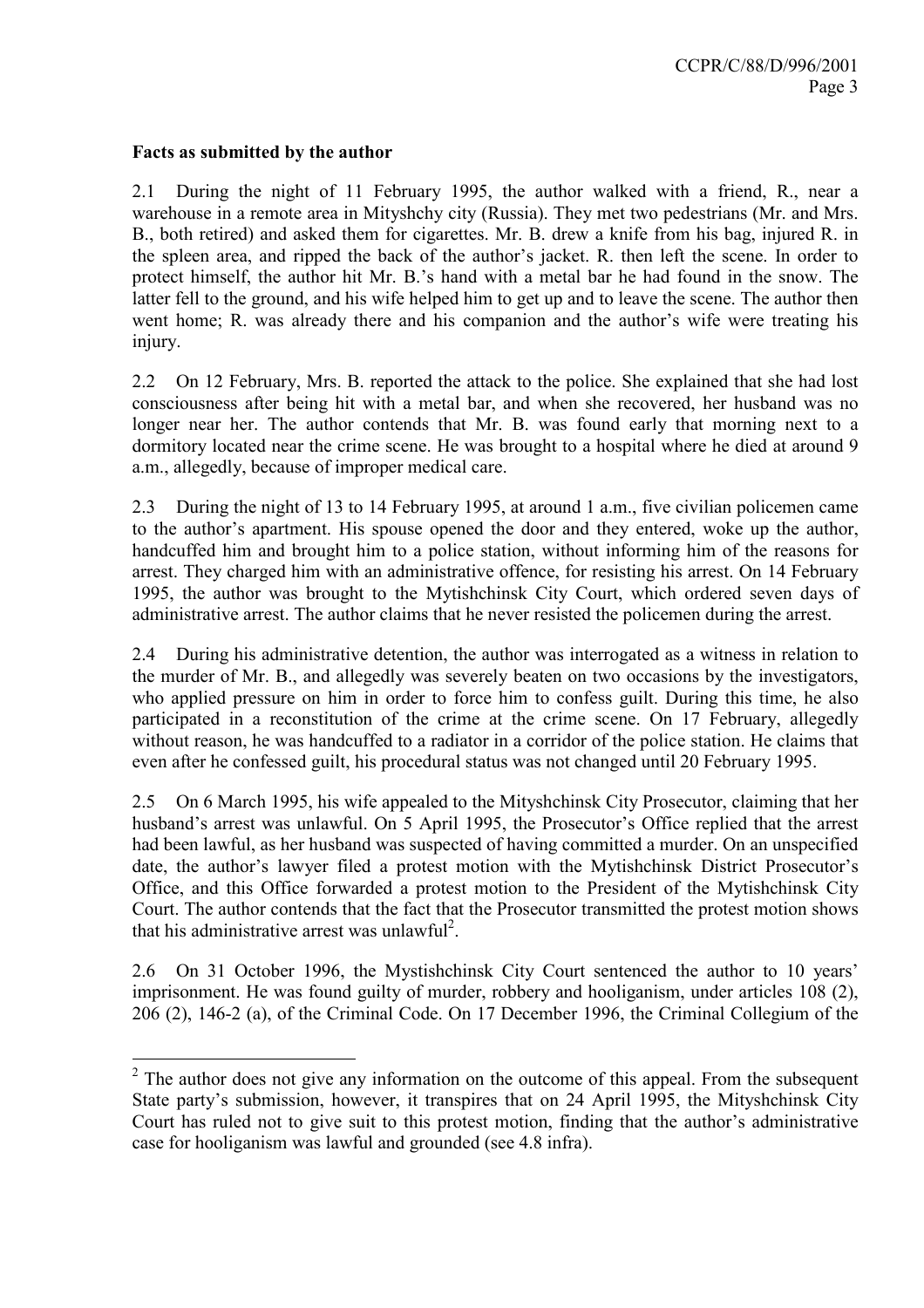Moscow Regional Court confirmed the judgment, which was also subsequently examined by the Supreme Court, under a supervisory procedure, and once again confirmed.

# The complaint

3.1 The author claims that, in violation of articles 7 and 14, paragraph 3 (g), he was beaten by investigators during his administrative detention, to force him to confess his guilt.

3.2 In addition, the fact that he was unlawfully placed under administrative arrest while in fact he was detained on a murder charge and was interrogated on this count, amounts to a violation of his right to liberty and security of person, under article 9 of the Covenant.

3.3 The author claims that article 14, paragraph 1, of the Covenant, was violated, as the court was partial. He argues that the court's evaluation of evidence was in violation of the principle of equality of arms, as all testimony provided by the injured party was fully taken into account, though often contradictory and several times modified during the preliminary investigation. At the same time, according to the author, all evidence presented on his behalf was rejected by the Court.

3.4 The author claims that, in violation of article 14, paragraph 3 (d), his lawyer was allowed to meet with him only seven days after his arrest, on 20 February 1996, although the author's mother had privately retained this lawyer on 14 February. The investigating officers also used violence against his co-accused, R., who confirmed this in court. The fact that he was kept at the police premises for seven days, without being transferred to a pre-trial detention centre, in the absence of a lawyer, has to be considered as indirect evidence of the beatings he was subjected to. In substantiation, he provides a copy of the trial transcript dated 29 October 1996, where he informed the court that "when he was brought to the police office, he was beaten there". He affirms that the court ignored his statements to this effect.

3.5 According to the author, article 14, paragraph 3 (e), of the Covenant was violated, as the court refused to summon all potential witnesses, in particular S., K., and G., whose testimonies, allegedly contradicted the prosecution's version. He contends that these testimonies were on record in the criminal case file, and although "the court was obliged to summon the witnesses and to interrogate them and evaluate their depositions", it failed to do so.

# State party's observations

4.1 In its comments of 11 July 2002, the State party affirmed that the Supreme Court and the General Prosecutor's Office examined the author's communication, and both concluded that his allegations of violations of the Covenant and the Criminal Procedure Code during the preliminary investigation and the trial were without foundation.

4.2 According to the State party, the trial court comprehensively and fully examined all the available evidence, evaluated it in its totality, and concluded that the author and his co-accused R. did in fact attack a family of retired persons (Mr. and Mrs. B.), robbed them and ran away. Shortly afterwards, without any reason, the author returned to the crime scene and hit Mr. B. several times with a metal bar, as result of which Mr. B. later died.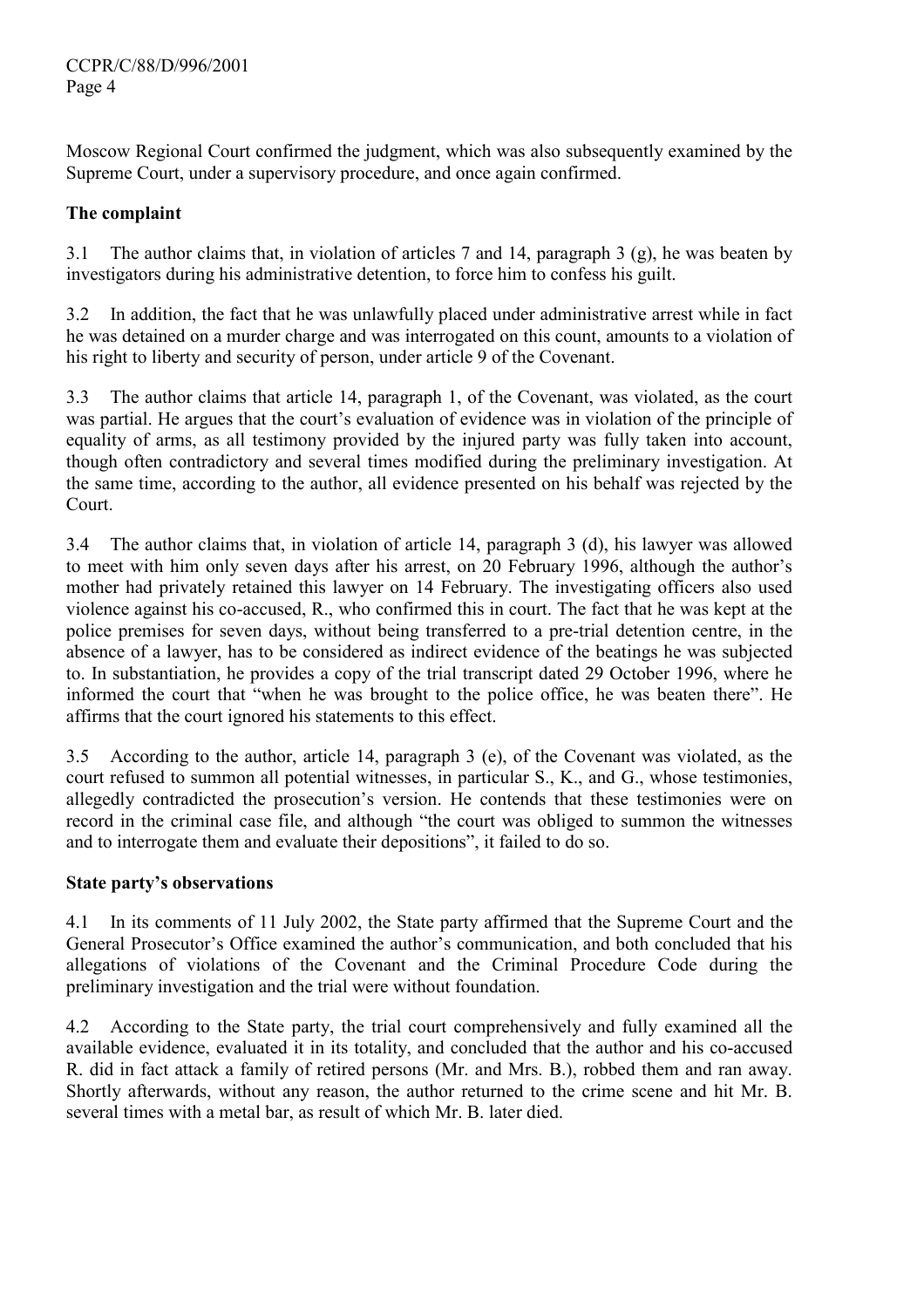4.3 The author was arrested as a suspect on 20 February 1995, and on 22 February, in the presence of his lawyer, was charged with murder and robbery. On 23 February, he was placed in preventive detention. During the preliminary investigation and detention and the trial, he was informed about his procedural rights as a suspect, including his right to be represented by a lawyer and of the right not to testify against himself (art. 51 of the Russian Constitution).

4.4 According to the State party, the court established that the author was guilty of having committed a premeditated robbery in collusion, acting in a group, hooliganism, and of intentionally having caused severe corporal injuries causing death. A forensic expert concluded that Mr. B. had suffered from ("subdural") brain haematoma, and had suffered broken ribs and pleural and pulmonary damage, also constituting serious bodily injuries. The expert concluded that death was caused by an internal cranial-brain trauma. All injuries had been caused with a blunt and solid object; it was not excluded that the trauma was caused by hits with a metallic bar, as traces of metal were discovered on the victim's skin.

4.5 The State party contends that the Court found no grounds not to believe Mrs. B., as her testimony was coherent and confirmed by experts' conclusions, and other evidence, including the testimonies of three witnesses unrelated to her.

4.6 The material in the criminal case file reveals that during the trial, witnesses were called on the author's behalf as well. According to the State party, the court evaluated all the evidence examined during the court trial, including those testimonies. The list of witnesses to be summoned, contained in the criminal case file, does not contain the names of S., K., and G., and during the trial neither the author nor his counsel have requested to call those persons.

4.7 The Mityshchinsk City Prosecotor's Office investigated the author's and his codefendant's allegation that moral and physical pressure were used by the investigators to force them admit guilt. The Prosecutor's Office concluded that these allegations were unfounded.

4.8 The State party denies as groundless the author's assertion that the referral of the protest motion to the Mityshchinsk City Court (against the decision of 14 February 1995 to place him on administrative arrest) shows that he was subjected unlawfully to an arrest, on an "invented" administrative case. Indeed, on 24 April 1995, the Mityshchinsk City Court decided to reject this protest motion.

4.9 During the administrative arrest, the author was interrogated by an investigator, as a witness in a criminal case. According to the State party, the court did not take into account these depositions as evidence which established the author's guilt when deciding on the case. His guilt was established based on the victim's and witnesses' testimonies, and on expert conclusions. The author's allegations that the deceased first attacked him and his co-accused R. with a knife, and injured his co-accused, were examined but rejected by the court.

# Author's comments

5. The author presented his comments on 16 May 2006. He reiterated, in detail, his previous allegations and dismissed the State party's observations as superficial. He contended that the State party limited itself to confirming the grounds for his conviction on a murder charge, and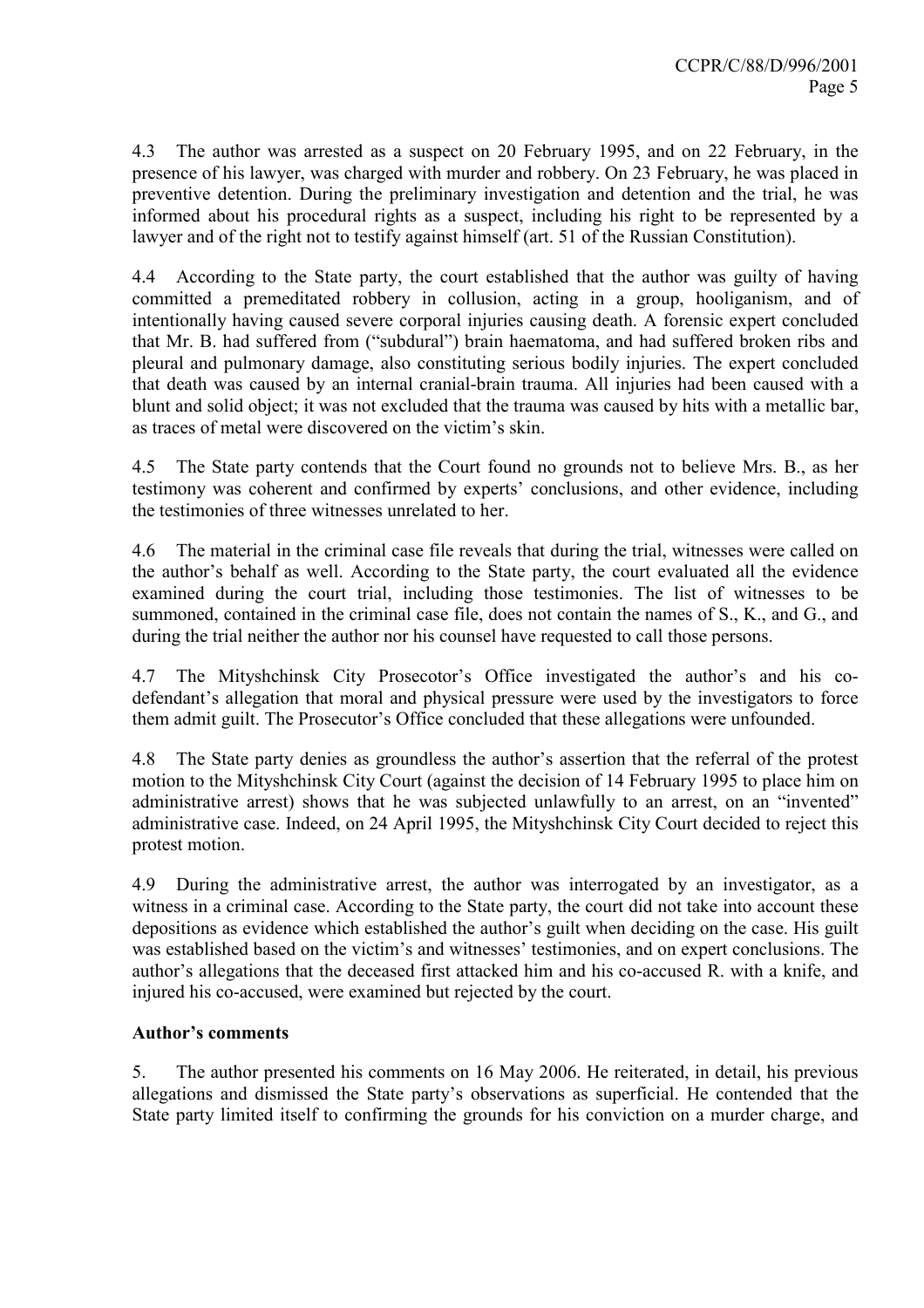pointed out that no documentary evidence has been adduced by the State party in substantiation of its observations.

# State party's additional observations

6.1 On 16 August 2006, the State party submitted additional observations. It recalls that the author's allegations about insufficient grounds for his conviction and the lack of objectivity of the preliminary investigation were examined by the Office of the Prosecutor General and found to be unfounded. Also, in April 2002, the Supreme Court examined the author's criminal case (under a supervisory proceeding), and confirmed the sentence.

6.2 The author's allegation that before his interrogation as a witness, he was not informed of his right not to testify against himself does not correspond to reality. The interrogation record contains a handwritten annotation made by the author, to the effect that he was informed of this right, and he was informed of his rights, in particular of his right not to testify against himself. In addition, his depositions as a witness were not taken into consideration by the court.

6.3 The State party rejects the author's allegation about a violation of his right to defence. According to the criminal case file, on 17 February 1995, he was informed of the relevant provisions of the Criminal Procedure Code, but refused the services of a lawyer.

6.4 The identification parade on which the author was recognised by Mrs. B. was held in the presence of a lawyer and witnesses, and was conducted in strict compliance with the procedural requirements, and correctly accepted as admissible evidence by the court. The court had no reason not to believe Mrs. B., as her deposition was consistent with the remainder of the evidence. The principle of equality of arms was also respected, and both defence and prosecution were afforded equal rights in court.

6.5 The State party also rejects the author's allegations on the partiality of the court as groundless, and points out that all demands formulated by the parties in the trial received adequate examination.

# Author's comments

7.1 The author commented on the State party's observations on 31 August 2006. He notes that the State party still has not adduced documentary evidence in support of its arguments, but limited itself in confirming in general terms the grounds for his conviction.

7.2 The author confirms that after his arrest, he was informed of his right not to testify against himself, but claims that when he was interrogated as a witness, he was warned that his criminal liability could be engaged in case of false testimony.

7.3 Finally, he recalls his allegations under article 14, paragraph 3 (e), about the failure of the court, despite its obligation to do so, to call and interrogate three witnesses (S., K., and G.) because their depositions during the preliminary investigation contradicted the prosecution's version.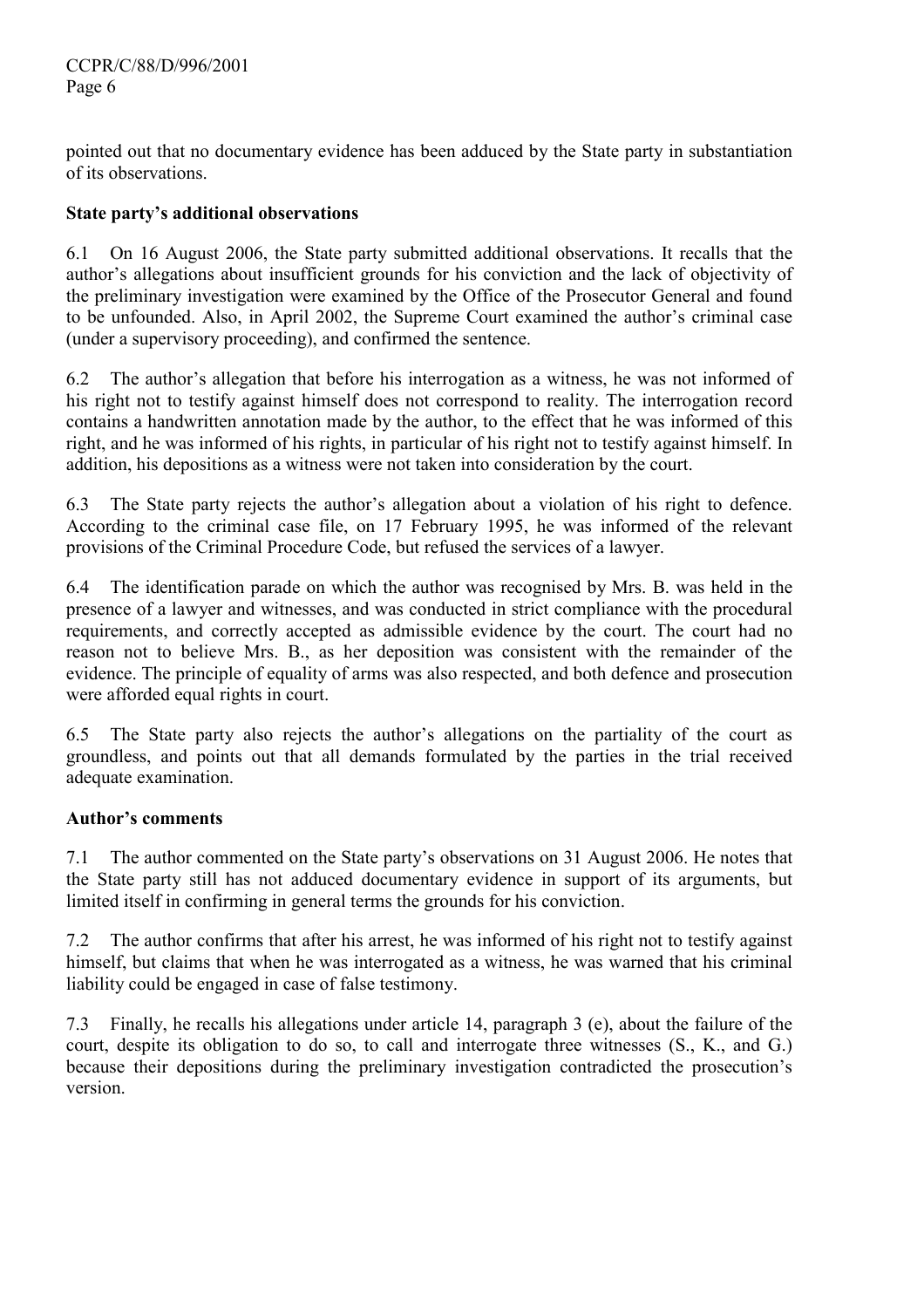## Issues and proceedings before the Committee

#### Admissibility considerations

8.1 Before considering any claim contained in a communication, the Human Rights Committee must, in accordance with rule 93 of its rules of procedure, decide whether or not the communication is admissible under the Optional Protocol to the Covenant.

8.2 The Committee notes that the same matter is not being examined under any other international procedure, and that the State party does not contest that domestic remedies have been exhausted. The requirements of article 5, paragraph 2 (a) and (b), of the Optional Protocol, have therefore been met.

8.3 The author has claimed that, contrary to article 7, of the Covenant, he was beaten during the initial stages of his arrest to force him to confess his guilt, and that after he complained about this in court, his claim was ignored. The State party has objected that the Mytishchinsk City Prosecutor's Office has investigated the author's pertinent allegations and concluded that they were unfounded. In the absence of any other pertinent information, in particular the absence of detailed description of the alleged acts of ill-treatment the author was allegedly subjected to, and in the absence of medical evidence or information as to whether the author or counsel complained about these allegations during the investigation, the Committee considers that the author has failed sufficiently to substantiate this claim, for purposes of admissibility. In the circumstances, this claim is inadmissible under article 2, of the Optional Protocol.

8.4 The author claims a violation of article 9, as, allegedly, he was unlawfully detained for seven days, from 14 to 20 February 1995, because the investigators falsely accused him of resisting his arrest and the court confirmed this sanction. The Committee notes that the author's counsel appealed, on an unspecified date, the administrative sanction to the Prosecutor's Office, which submitted a protest motion to the Court, but the Court rejected the motion. In the absence of other pertinent information in this connexion, the Committee considers that the author has failed sufficiently to substantiate this allegation, for purposes of admissibility. Accordingly, this part of the communication is inadmissible under article 2 of the Optional Protocol.

8.5 The author claims that contrary to article 14, paragraph 1, his trial was not fair, because the court was partial and took into consideration only the victim's description of the crime but rejected his own version. The State party argues that its Supreme Court and its General Prosecutor's Office examined the author's communication and concluded that his allegations of Covenant violations during the preliminary investigation and the court trial are unfounded. It added that the trial court established the author's guilt after having fully evaluated all the available evidence during the trial. In substance, theses allegations relate to the evaluation of facts and evidence, and the Committee recalls that it is generally for the courts of States parties to the Covenant to evaluate facts and evidence in a particular case, unless it can be ascertained that it was clearly arbitrary or amounted to a denial of justice<sup>3</sup>. In the absence of other pertinent information that would show that this is the situation in the present case, the Committee

<sup>&</sup>lt;sup>3</sup> See Communication No 541/1993, Errol Simms v. Jamaica, Inadmissibility decision adopted on 3 April 1995, paragraph 6.2.